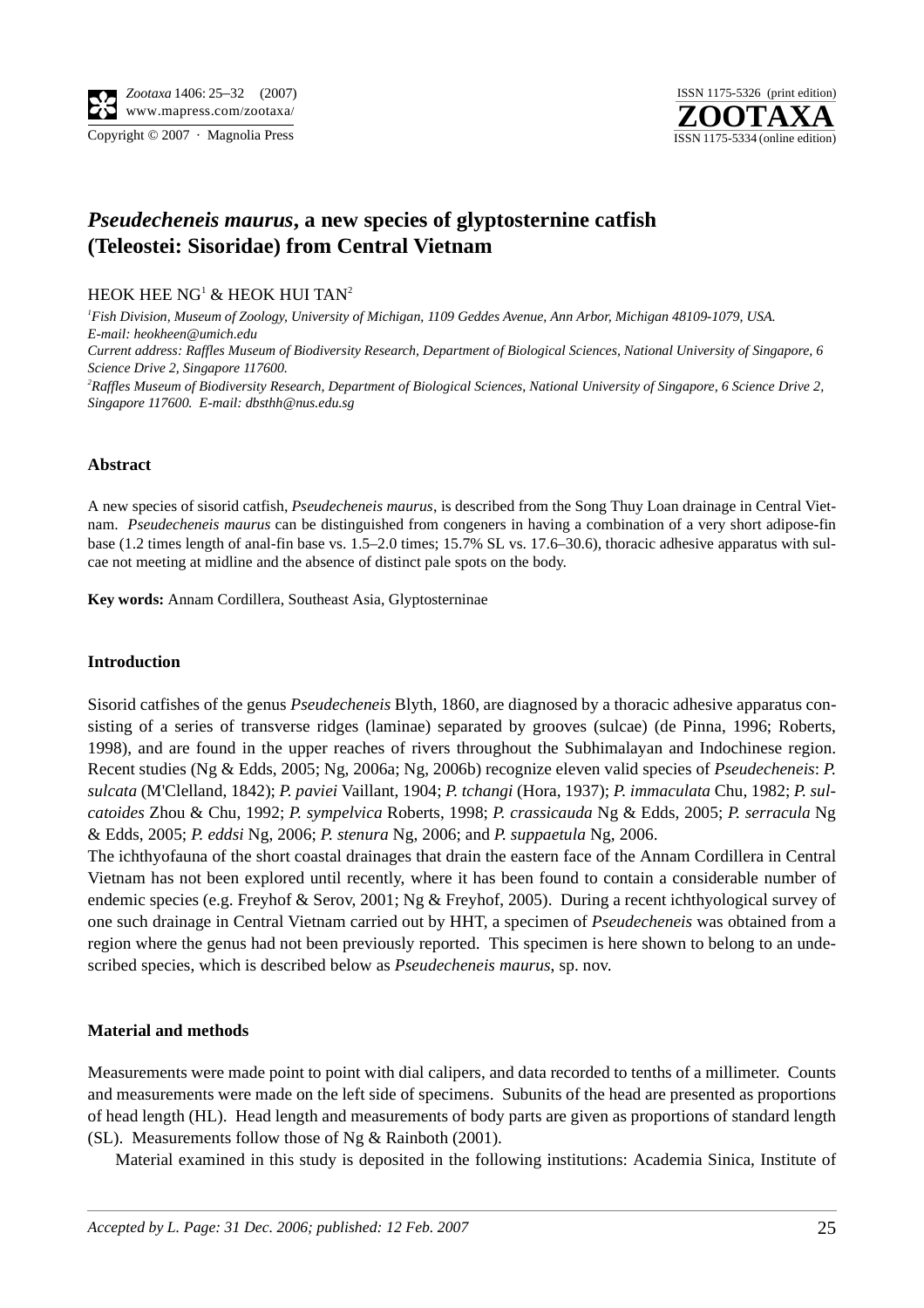Zoology, Beijing (ASIZB), Natural History Museum, London (BMNH), California Academy of Sciences, San Francisco (CAS), Collection of Maurice Kottelat, Cornol [Switzerland] (CMK), Kunming Institute of Zoology, Kunming [China] (KIZ), University of Kansas Natural History Museum, Lawrence (KU), Muséum National d'Histoire Naturelle, Paris (MNHN), Naturhistoriska Riksmuseet, Stockholm (NRM), Department of Zoology Collection of Vertebrates, Oklahoma State University, Stillwater (OSUS), University of Michigan Museum of Zoology, Ann Arbor (UMMZ), Zoölogisch Museum Amsterdam (ZMA), and the Zoological Reference Collection, Raffles Museum of Biodiversity Research, Singapore (ZRC).

# *Pseudecheneis maurus* **sp. nov.**

(Fig. 1)

**Type material.** Holotype: ZRC 50638, 54.8 mm SL; Vietnam: Da Nang province, Song Thuy Loan drainage, Ban Na hill station, Cat Lon stream, ca. 9 km along road before summit, 16°0'39.2"N 108°1'2.6"E, 722 m asl; H. H. Tan & A. D. Tran, 28 February 2005.

**Diagnosis.** *Pseudecheneis maurus* is distinguished from all congeners in having a shorter adipose-fin base (1.2 times length of anal-fin base vs. 1.5–2.0 times; 15.7% SL vs. 17.6–30.6), (except for *P. sympelvica*) thoracic adhesive apparatus with sulcae not meeting (vs. meeting) at midline and (except for *P. immaculata*) in lacking (vs. having) distinct pale spots on the body It further differs from *P. immaculata* in having a shorter pectoral fin (24.3% SL vs. 32.0) and shorter and deeper caudal peduncle (length 21.2% SL vs. 28.8; depth 6.0% SL vs. 4.0). from. It differs from *P. paviei* and *P. sympelvica* in having an elongate body with 38 vertebrae (vs. short body with 33–35 vertebrae) and from *P. sympelvica* in having separate (vs. fused) pelvic fins.

**Description.** Biometric data as in Table 1. Head and abdominal region narrow and strongly depressed. Dorsal profile rising gently from tip of snout to origin of dorsal fin, then almost horizontal or sloping very gently ventrally to end of caudal peduncle. Ventral profile horizontal to anal-fin base, then sloping very gently dorsally to end of caudal peduncle. Caudal peduncle long and moderately compressed. Anus and urogenital openings located at posteriormost extent of pelvic fin. Skin smooth, tuberculate in some areas. Lateral line complete and midlateral. Vertebrae 19+19=38.

Head acutely rounded when viewed from above. Gill openings moderate, extending from posttemporal region to base of first pectoral-fin element. Head covered with thick, tuberculate skin. Ventral surface of head with unculiferous collar on distal margin of branchiostegal membrane immediately anterior to thoracic adhesive apparatus.

Thoracic adhesive apparatus consisting of 13 transverse ridges (laminae) separated by grooves (sulcae); sulcae not meeting at midline of adhesive apparatus. Adhesive apparatus extending from immediately posterior to collar on distal margin of branchiostegal membrane to immediately posterior to level of last pectoralfin ray.

Barbels flattened, and in four pairs. Maxillary barbel with ventral surface densely covered with papillae, and pointed tip; barbel extending about two-thirds of distance between its base and base of first pectoral-fin element. Distal half of barbel attached to snout via large, thin flap of skin. Nasal barbel with small flap of thin skin fringing posterior margin and extending midway to distance between posterior nares and anterior orbital margin. Inner mandibular-barbel densely covered with papillae; origin close to midline, extending to collar on distal margin of branchiostegal membrane. Outer mandibular barbel originating posterolateral of inner mandibular barbel, extending to level of anterior orbital margin. Eye small and almost rounded, subcutaneous and located on dorsal surface of head.

Mouth inferior, with moderately broad, thin papillate lips. Rictal lobe large and papillate. Premaxillary tooth band not exposed when mouth is closed. Premaxillary teeth short and conical, arranged in irregular rows on a moderately large quadrangular patch. Dentary teeth long, thin and somewhat rounded at tip; arranged in irregular rows on two separated, roughly triangular patches.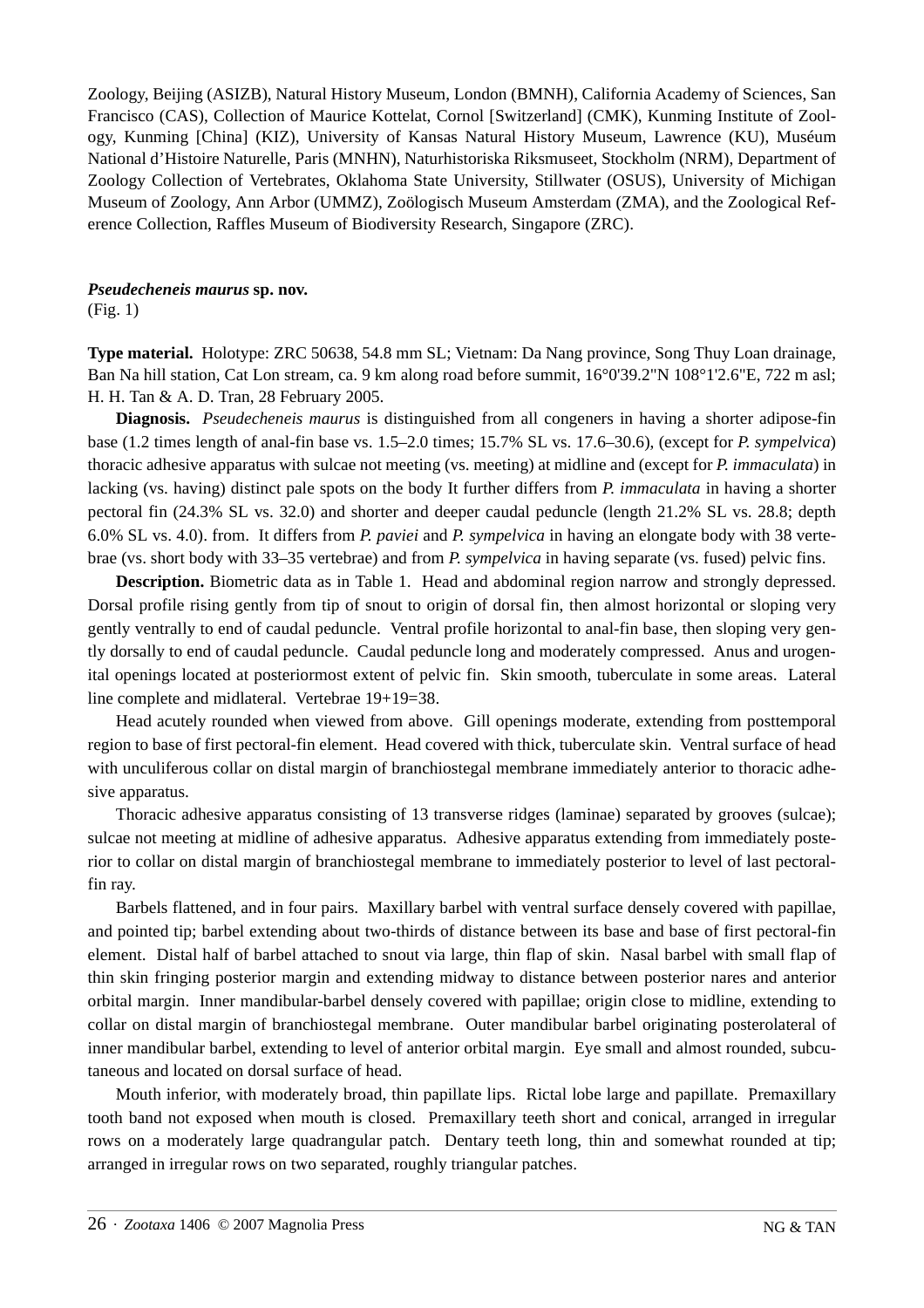

**FIGURE 1.** *Pseudecheneis maurus*, ZRC 50638, holotype, 54.8 mm SL; Vietnam: Cat Lon stream. Dorsal, lateral and ventral views.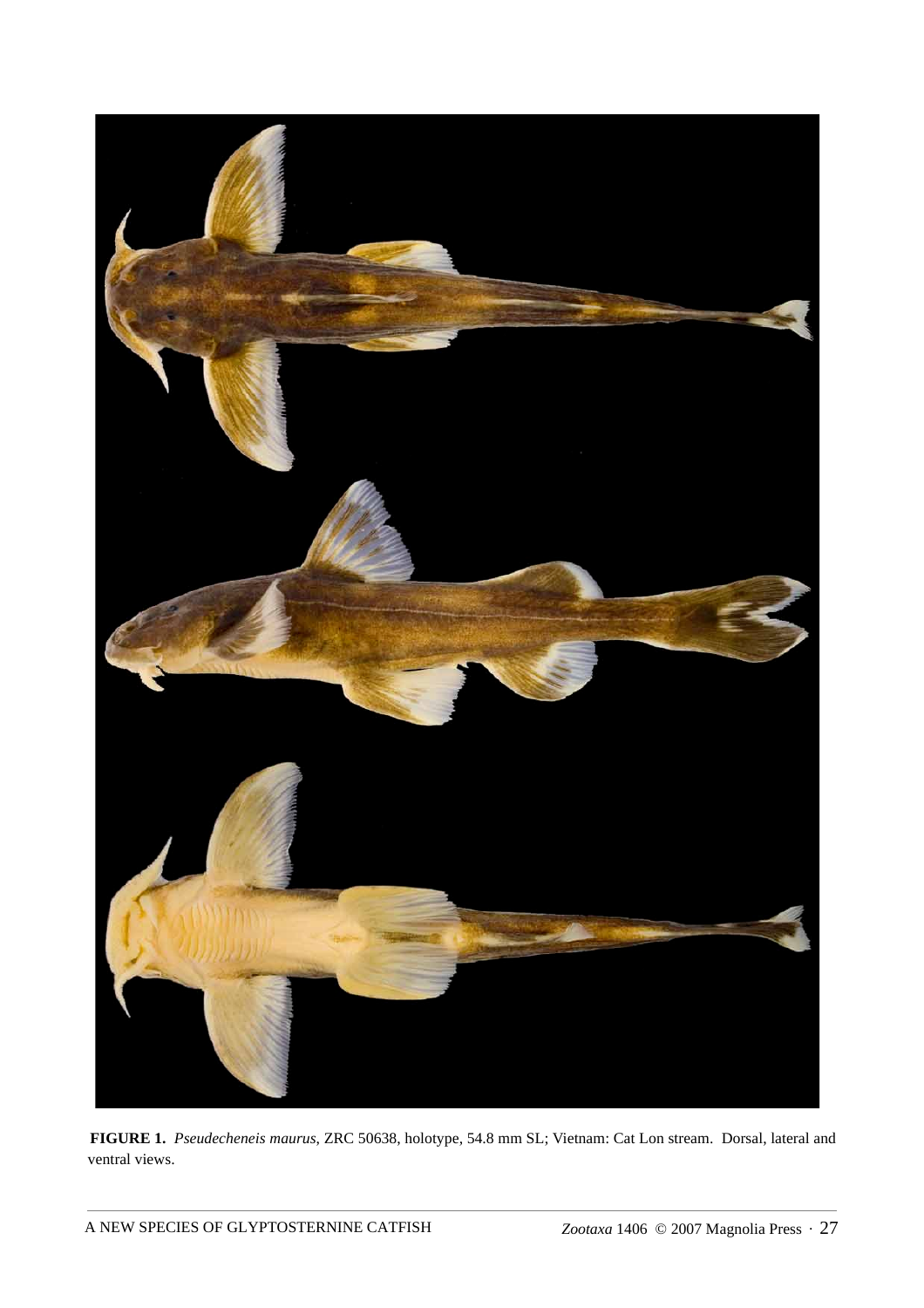|                                | Holotype |
|--------------------------------|----------|
| $\%$ SL                        |          |
| Predorsal length               | 35.8     |
| Preanal length                 | 64.8     |
| Prepelvic length               | 41.1     |
| Prepectoral length             | 17.9     |
| Length of dorsal-fin base      | 11.9     |
| Anal-fin length                | 13.9     |
| Pelvic-fin length              | 20.4     |
| Pectoral-fin length            | 24.3     |
| Caudal-fin length              | 23.9     |
| Length of adipose-fin base     | 15.7     |
| Dorsal to adipose distance     | 19.9     |
| Post-adipose distance          | 17.5     |
| Caudal peduncle length         | 21.2     |
| Caudal peduncle depth          | 6.0      |
| Body depth at anus             | 11.1     |
| Head length                    | 22.4     |
| Head width                     | 18.1     |
| Head depth                     | 13.9     |
| $%$ HL                         |          |
| Snout length                   | 59.3     |
| Interorbital distance          | 26.8     |
| Eye diameter                   | 10.6     |
| Nasal barbel length            | 31.7     |
| Maxillary barbel length        | 61.8     |
| Inner mandibular barbel length | 26.8     |
| Outer mandibular barbel length | 48.8     |

**TABLE 1.** Biometric data for holotype of *Pseudecheneis maurus*.

Dorsal-fin origin located at point through anterior third of body. First and second dorsal fin-ray elements not ossified, bearing i,6 rays, and fin margin straight. Adipose fin with very short base, 1.2 times anal-fin base length; located in middle third of postdorsal region. Adipose fin margin gently convex; posterior end deeply incised. Caudal fin forked, with i,7,8,i principal rays; procurrent rays symmetrical and extend only slightly anterior to fin base. Anal fin with short base extending less than half of adipose fin-base length and iii,7,i rays. Anal fin margin almost straight.

Pelvic-fin origin at vertical through second or third dorsal fin-ray base. Pelvic fin greatly enlarged, extending to base of first anal-fin ray. Anterior fin margin strongly convex, first element broadened and with regular striae on ventral surface; with i,5 rays. Pectoral fin greatly enlarged and with convex anterior margin, reaching to just beyond pelvic-fin base. First element not ossified, broadened and with regular striae on ventral surface; fin with i,11,i rays.

**Coloration.** In 70% ethanol: chestnut brown on dorsal and lateral surfaces of head and body, fading to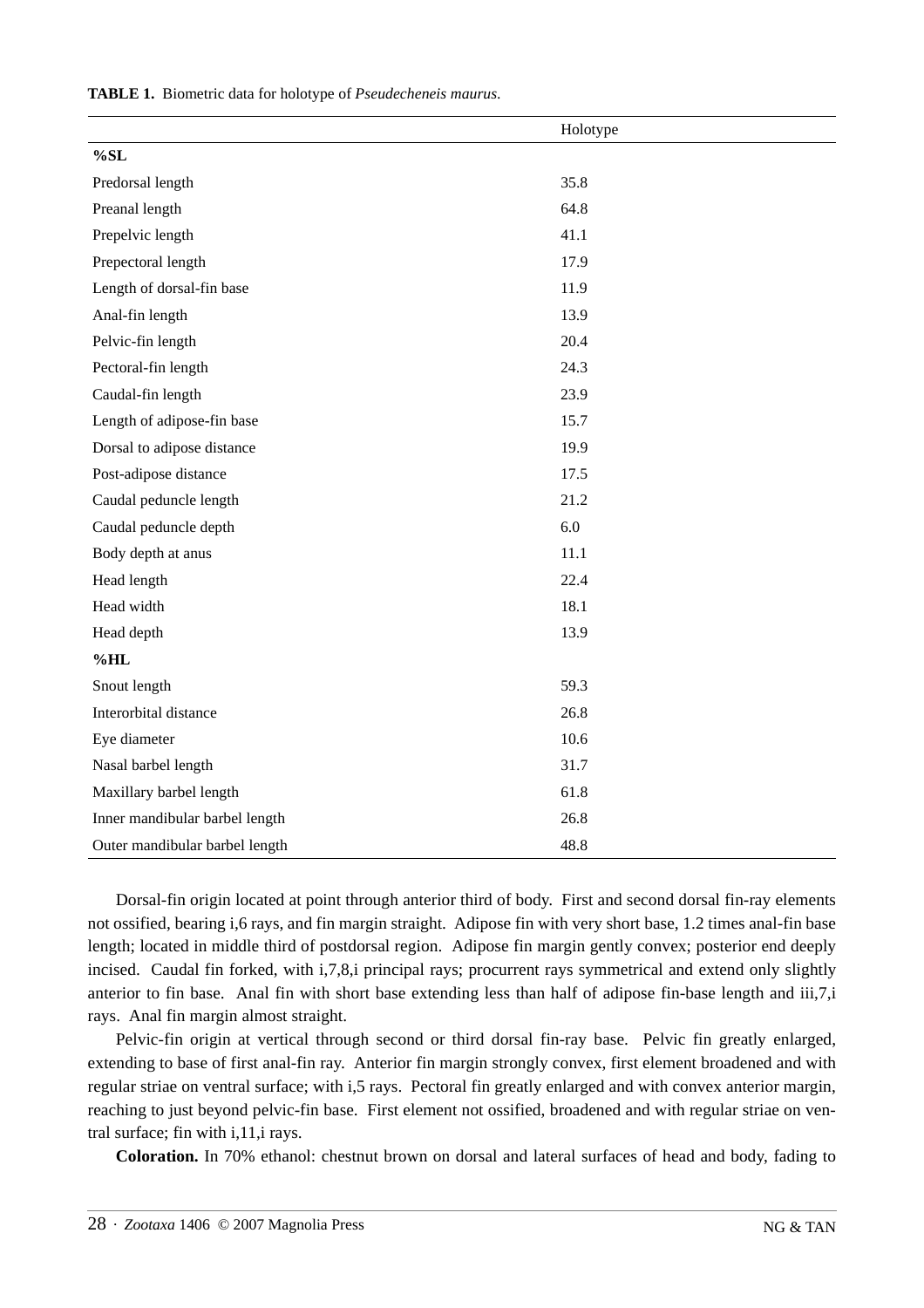light brown on ventral region. Dorsal surfaces of head and body with indistinct light brown patches on supraoccipital spine and immediately anterior to dorsal-spine base. Lateral surfaces of body with very faint light brown patches: one patch immediately posterior to last dorsal-fin ray and an elongate ovate spots on side of body immediately ventral to origin of adipose fin. Dorsal and anal fins with chestnut brown base and subdistal band. Adipose fin chestnut brown, with light brown anterior margin and margin along posterior twothirds of fin. Caudal fin chestnut brown, with small hyaline spot on lobes near horizontal midline and hyaline distal margin. Dorsal surfaces of pectoral and pelvic fin bases chestnut brown, with hyaline distal margin; ventral surfaces hyaline. Maxillary and nasal barbels chestnut brown dorsally and light brown ventrally.

**Distribution.** Presently known only from the Song Thuy Loan River drainage (of which the Cat Lon stream is a tributary) that drains the eastern face of the Annam Cordillera in central Vietnam (Fig. 2).

**Habitat.** The single specimen was obtained from a riffle zone of a small hill stream (ca 2–4 m wide, ca 10–30 cm deep). The bottom consists of fine gravel and granitic rocks, with exposed boulders along the banks and streamline (Fig. 3). The water was swift flowing and cool (ca 24 °C). No other fish were obtained from this habitat, although at least six species of amphibian tadpoles were present (unpub. data).

**Etymology.** From the Greek *mauros*, meaning dark, in reference to the absence of distinct pale spots on the body of this species. Used as a noun in apposition.



**FIGURE 2.** Map showing type locality of *Pseudecheneis maurus* (indicated by solid triangle).

#### **Discussion**

The relatively short adipose-fin base of *P. maurus* easily distinguishes the species from congeners. The thoracic adhesive apparatus of *P. maurus* is also distinctive, with the sulcae not meeting at the midline. Only *P. sympelvica* has an adhesive apparatus with a similar morphology, but it can be distinguished from *P. maurus* by the characters mentioned in the diagnosis. *Pseudecheneis maurus* represents the first record of the genus in river drainages draining the eastern face of the Annam Cordillera. The most geographically proximate species is *P. sympelvica*, which is found in the Nam Theun river drainage (part of the Mekong River drainage) that drains the western face of the Annam Cordillera (ca. 400 km to the northwest). However, in addition to the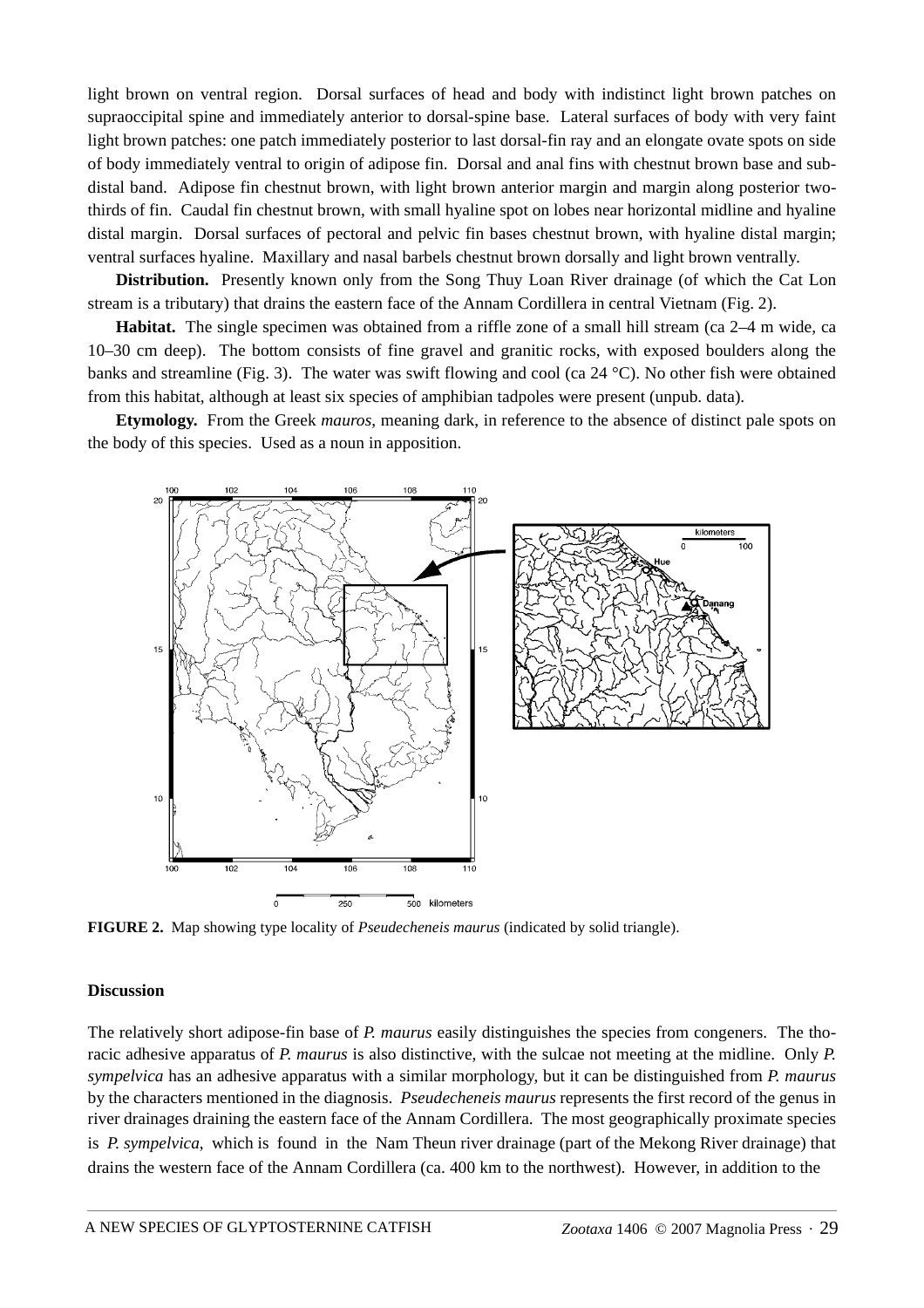

**FIGURE 3.** Photograph of Cat Lon stream, type locality of *Pseudecheneis maurus*.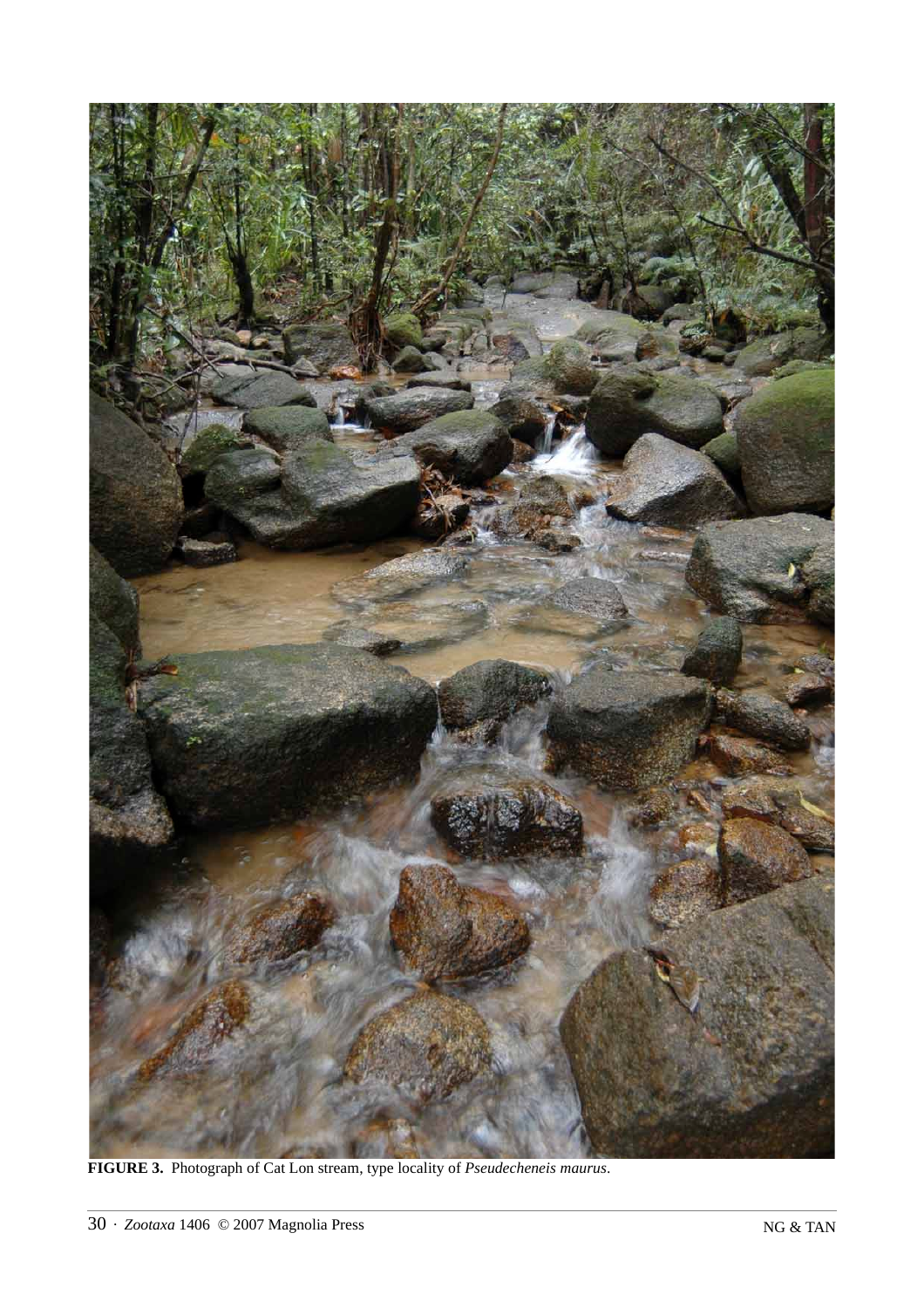different vertebral counts, fused pelvic fins, different color pattern and longer adipose fin base of *P. sympelvica* as outlined in the diagnosis, *P. sympelvica* further differs from *P. maurus* in having a more slender caudal peduncle (depth 4.7–4.8% SL vs. 6.0).

The description of *Pseudecheneis maurus* from only a single specimen (only one specimen was obtained in spite of intensive sampling lasting about an hour on each of three separate occasions at the type locality) is justifiable in this case because of the clear differences in the morphology of this species from all its congeners. These differences are present in morphological characters (e.g. length of adipose-fin base, depth of caudal peduncle) that have been shown to be useful for diagnosing other congeners (Ng, 2006a; 2006b; Ng & Edds, 2005). Furthermore, *P. maurus* is known from an area where the genus has not been previously recorded and where considerable endemicity in the freshwater ichthyofauna has been demonstrated (e.g. Freyhof & Serov, 2000).

# **Comparative material**

*Pseudecheneis crassicauda*: BMNH 1958.9.1.8 (holotype), 103.7 mm SL; BMNH 1958.9.1.9 (1 paratype), 56.8 mm SL; Nepal: Mewa Khola (River), Dhankuta District, 27°0'N 87°20'E. BMNH 1970.12.14.230 (1 paratype), 136.8 mm SL; Nepal: Mewa Khola (River), Sanghu.

*P. eddsi*: KU 36872 (holotype), 84.1 mm SL; KU 29629 (5 paratypes), 40.5–74.4 mm SL; Nepal: Tanahun, Khairenitar, Seti River (Ganges River drainage), 28°2'0.0"N 84°4'0.0"E. CAS 44188 (3 paratypes), 45.5–62.1 mm SL; CAS 50306 (30 paratypes), 34.7–45.8 mm SL; Nepal: Mahesh Khola, 24–32 km WNW of Kathmandu, on the road to Pokhara (Ganges River drainage). KU 29084 (3 paratypes), 55.8–94.4 mm SL; Nepal: Tanahun, Khairenitar, Seti River (Ganges River drainage), 28°2'0.0"N 84°4'0.0"E.

*P. immaculata*: BMNH 1987.9.17.5 (1 paratype), 80.9 mm SL; China: Yunnan, Deqin County, Liudongjiang. Additional data from Chu (1982).

*P. paviei*: BMNH 1987.9.17.24 (1 paratype of *P. intermedius*), 55.5 mm SL; China: Yunnan, Jingdong County, Dongbao. BMNH 2003.2.9.2–3 (2), 51.1–51.2 mm SL; China: Yunnan, Jingdong County, Yuanjiang drainage. MNHN 1935-0042 (1), 47.0 mm SL; Vietnam: Nghia Lo.

*P. serracula*: KU 29554 (holotype), 153.2 mm SL; Nepal: Mugu/Bajura, Jhugala, Karnali River, purchased at Jhugala, 29°31'18.0"N 81°46'48.0"E. BMNH 1985.9.16.50–51 (2 paratypes), 48.0–48.2 mm SL; Nepal: Narayani River, Chitawan National Park. KU 28669 (5 paratypes), 41.5–56.5 mm SL; Nepal: Kanchanpur, Brahamadev, Mahakali River at Brahamadev, 29°4'54.1"N 80°8'30.1"E. KU 29038 (1 paratype), 58.0 mm SL; Nepal: Gulmi/Syangja, Kali Gandaki River at Ridi Bazar; 27°56'6.0"N 83°26'30.1"E. KU 35545 (2 paratypes), 48.0–95.3 mm SL; Nepal: Tanahun, Khairenitar, Seti River at Khairenitar, 28°2'0.0"N 84°4'0.0"E. OSUS 15703 (4 paratypes), 31.6–59.3 mm SL; Nepal: Syangja, Kali Gandaki River at Nimaa. OSUS 15718 (9 paratypes), 34.1–75.5 mm SL; Nepal: Gulmi/Syangja, Kali Gandaki River at Ridi Bazar; 27°56'6.0"N 83°26'30.1"E. OSUS 15729 (3 paratypes), 53.5–59.6 mm SL; Nepal: Baglung, Kali Gandaki River at Sumsaa Ghat (Binamaare). OSUS 15736 (6 paratypes), 19.8–54.4 mm SL; Nepal: Myagdi, Kali Gandaki River at Simaa. OSUS 16340 (1 paratype), 79.5 mm SL; Nepal: Chitawan, Narayani River at Narayanagarh, upstream from irrigation office. OSUS 16609 (1 paratype), 22.2 mm SL; Nepal: Chitawan, Narayani River at Amaltaari Ghat. OSUS 16637 (15 paratypes), 63.0–130.5 mm SL; Nepal: Chitawan, Narayani River at Narayangarh, upstream from irrigation office. OSUS 16695 (1 paratype), 62.3 mm SL; Nepal: Syangja, Kali Gandaki River at Nimaa. OSUS 17179 (1 paratype), 80.0 mm SL; Nepal: Syangja, Kali Gandaki River at Nimaa.

*P. stenura*: KIZ 199811999 (holotype), 132.1 mm SL; CAS 219177 (55 paratypes), 41.3–180.1 mm SL; China: Yunnan, Baoshan Prefecture, Longchuanjiang at Lianmengjie bridge (Irrawaddy River drainage).

*P. sulcata*: BMNH 1870.11.30.56 (3), 99.8–129.0 mm SL; BMNH 1889.2.1.2718–2719 (2), 60.9–89.8 mm SL; ZMA 121.861 (1), 87.8 mm SL; India: Meghalaya, Khasi Hills. BMNH 1928.9.17.5 (1), 83.8 mm SL; India: Meghalaya, Khasi Hills, Nong Priang stream. UMMZ 243677 (10) 46.6–118.1 mm SL; India: